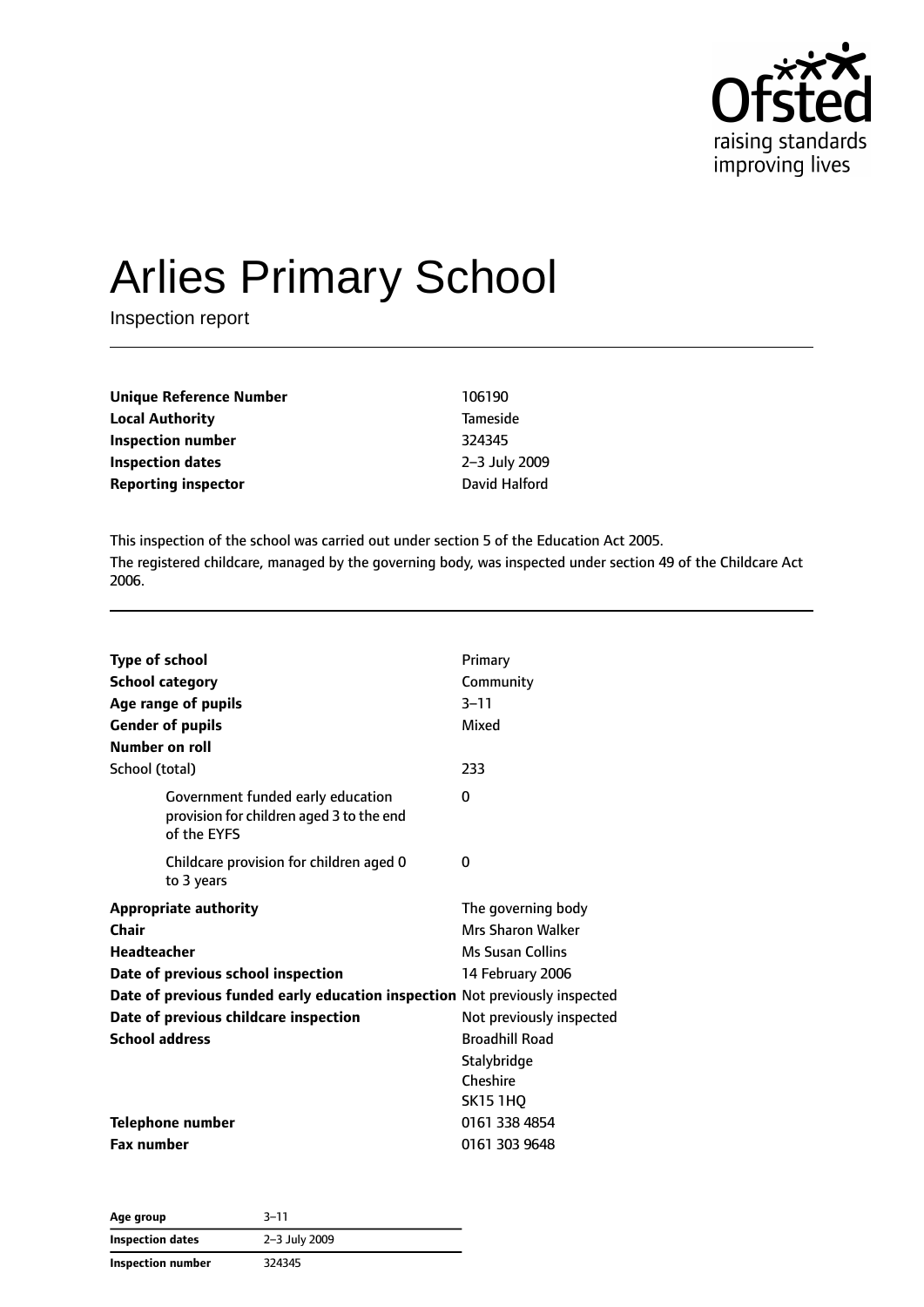.

<sup>©</sup> Crown copyright 2009

Website: www.ofsted.gov.uk

This document may be reproduced in whole or in part for non-commercial educational purposes, provided that the information quoted is reproduced without adaptation and the source and date of publication are stated.

Further copies of this report are obtainable from the school. Under the Education Act 2005, the school must provide a copy of this report free of charge to certain categories of people. A charge not exceeding the full cost of reproduction may be made for any other copies supplied.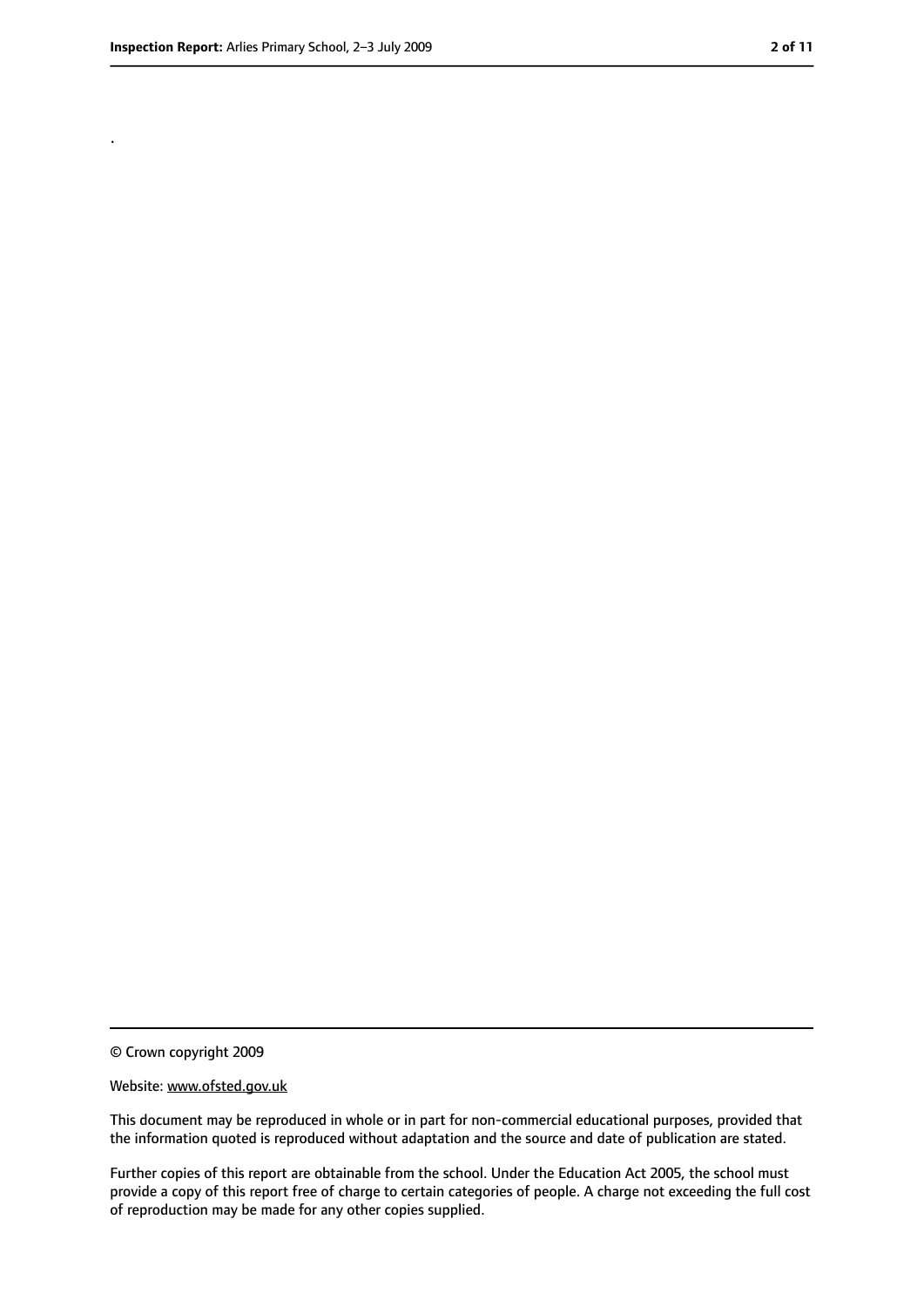# **Introduction**

The inspection was carried out by two additional inspectors.

#### **Description of the school**

This average-sized primary school serves an area on the outskirts of Stalybridge. Pupils come from a wide range of backgrounds. The vast majority are White British and have English as their first language, and the number entitled to free school meals is broadly average. A smaller than average number of pupils have additional learning needs and a very small number have statements of special educational need. The Early Years Foundation Stage includes provision for children in the Nursery and Reception Year. The two classes were re-housed in the spring term of this school year in newly built accommodation. The school has accreditation for Sportsmark, Activemark and Healthy Schools together with EcoSchool Green Flag status. No Year 6 pupils were present in school during the inspection asthey were visiting their new schools before taking up their places at the start of Year 7.

#### **Key for inspection grades**

| Grade 1 | Outstanding  |
|---------|--------------|
| Grade 2 | Good         |
| Grade 3 | Satisfactory |
| Grade 4 | Inadequate   |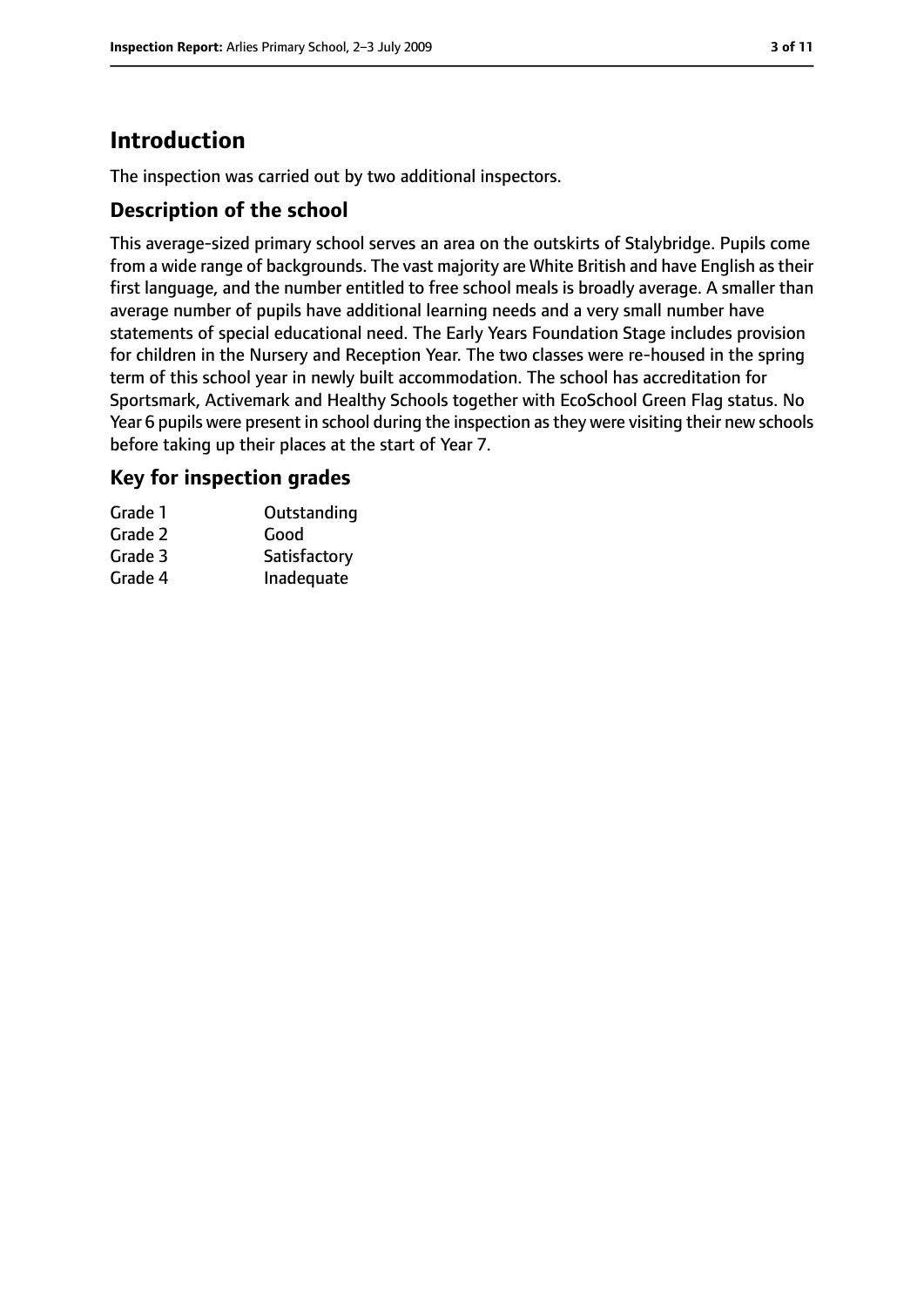# **Overall effectiveness of the school**

#### **Grade: 2**

This is a good school where the pupils' personal development and well-being are outstanding. Central to its success is the good leadership and drive of the headteacher who, since the last inspection, has developed a new leadership team with a shared vision for raising standards. They communicate this vision well to their colleagues. Pupils display very positive attitudes to learning and they enjoy school immensely. Most parents are equally positive with comments such as, 'My child really enjoys attending school. We have always found staff to be approachable, supportive and committed to the children.'

All pupils achieve well as they pass through the school. Pupils currently in Key Stage 1 and 2, a substantial number of whom entered the Nursery with below average standards particularly in communication skills, are making good progress. By the end of Year 2 standards are just above average in reading and mathematics, but below average in writing. By the end of Year 6, standards are above average in English, mathematics and science. Pupils' standards in basic skills are on a steadily rising trend overall. Nevertheless, pupils' writing skills are not as well developed as they should be, particularly amongst the higher attaining pupils, because they are not always given enough challenge to write at a higher level. Leaders and managers identify weaker aspects of learning and implement actions to bring about improvement. Underachievement is swiftly identified and remedied because of the effective systems that monitor pupils' progress closely. These have improved significantly since the last inspection. As a result, the quality of teaching is now good and impacting well on pupils' learning. There are examples of very high quality marking of pupils' work which informs pupils how to improve, but the consistency of this good practice is not yet embedded throughout the school.

Pupils' personal development, their relationships with each other and their behaviour are excellent. Their enjoyment of school is enhanced by the way in which they are encouraged to become independent learners. Pupils told inspectors about how much they enjoyed role-play to improve their writing. This builds their self-confidence, makes their learning relevant and helps them work cooperatively. The curriculum is good and enhanced by a wide range of enrichment activities. Frequent opportunities for physical education and nutritious food choices contribute well to pupils adopting outstandingly healthy lifestyles. They have a very good understanding of how to keep themselves safe. Pupils make a very strong contribution to their school community and have many opportunities to take on responsibility. They have good opportunities to make a start on learning a range of foreign languages and they develop good literacy, numeracy and computing skills: these contribute well to their future economic well-being.

Leadership and management of the school are good. Good overall progress has been made since the last inspection and can be seen especially the work being done to promote community cohesion. The impact of school leaders and governors in improving attendance, teaching and learning, and standards indicates that the school is providing good value for money and has a good capacity to improve further.

## **Effectiveness of the Early Years Foundation Stage**

#### **Grade: 2**

Most children start school with skills which are generally below those typical for their age, especially in communication, language and literacy. They make good progress through the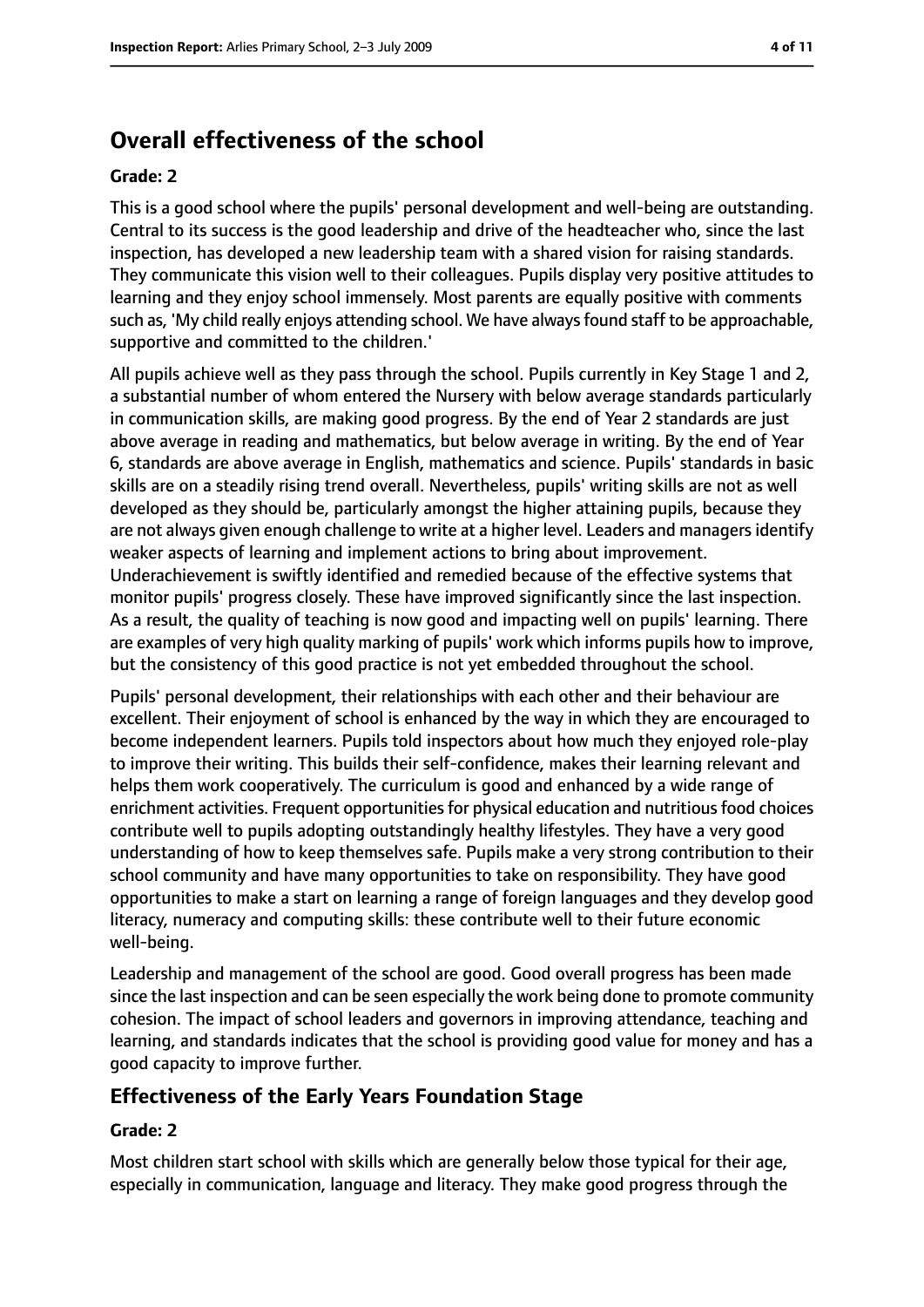Nursery and Reception Years and most, though not all, enter Year 1 with skills which are broadly typically for their age in all areas of learning. Teaching is good throughout the setting and leadership and management is also good. The overall welfare of the children is promoted excellently. Good induction procedures, fully involving parents, ensure that children settle happily into their new setting. They adapt well to school routines and quickly gain in independence, for example by self-registering on entry to their teaching areas. They are cared for very well in a secure learning environment and show good attitudes to their learning and behave very well. Planning systems are good. Children clearly enjoy the practical activities provided for them. Because the setting is only recently established, staff are still working on planning to ensure that they cater for the developing needs of the differing age groups now working together. Good use is made of the outside area which provides a good range of learning experiences throughout the day. Much enjoyment was seen during the inspection in outside activities, running under the parachute and caring for the guinea pigs. Assessment systems are good and track carefully the development of each child.

# **What the school should do to improve further**

- Raise standards in writing, particularly for higher attaining pupils.
- Improve the consistency of teachers' marking to ensure that pupils know what to do next to make their work better.

# **Achievement and standards**

# **Grade: 2**

Most pupils enter Year 1 with skills which are broadly typical for their age due to the good provision made for them in the Early Years Foundation Stage Unit. Pupils make good progress through Key Stage 1 and standardsin reading and mathematics are generally just above average by the end of Year 2, but not quite so advanced in writing. This good overall progress continues through Key Stage 2, where standards in English, mathematics and science have been on a generally rising trend and are now above average. The exception to this is writing, where standards have been rather lower than other subjects over time. Early indications of the 2008/09 results show that standards in each core subject are continuing their overall improvement. However, more attention is still required to improve standards in writing, especially for the higher attaining pupils. Overall, however, the school sets challenging targets and most pupils achieve them. Pupils with learning difficulties and/or disabilities make good progress. This is due to the positive manner in which teachers and teaching assistants modify lessons for them and monitor individual pupils' progress with precision and care.

# **Personal development and well-being**

## **Grade: 1**

Spiritual and moral development is outstanding because the school takes every opportunity to promote the pupils' self-esteem and assists them to develop a strong sense of right and wrong. They learn, very effectively, how to show concern and respect for others and about social and cultural diversity through well-planned work in school and purposeful use of outside agencies. As a result their social development and understanding of other cultures is outstanding. Pupils demonstrate very high levels of enjoyment and enthusiasm in the work; relationships are excellent and behaviour in and around school is exemplary. They make a very strong contribution to the school community with their positive attitudes and in the manner in which they discharge the responsibilities they undertake. Pupils are confident in school and they show considerable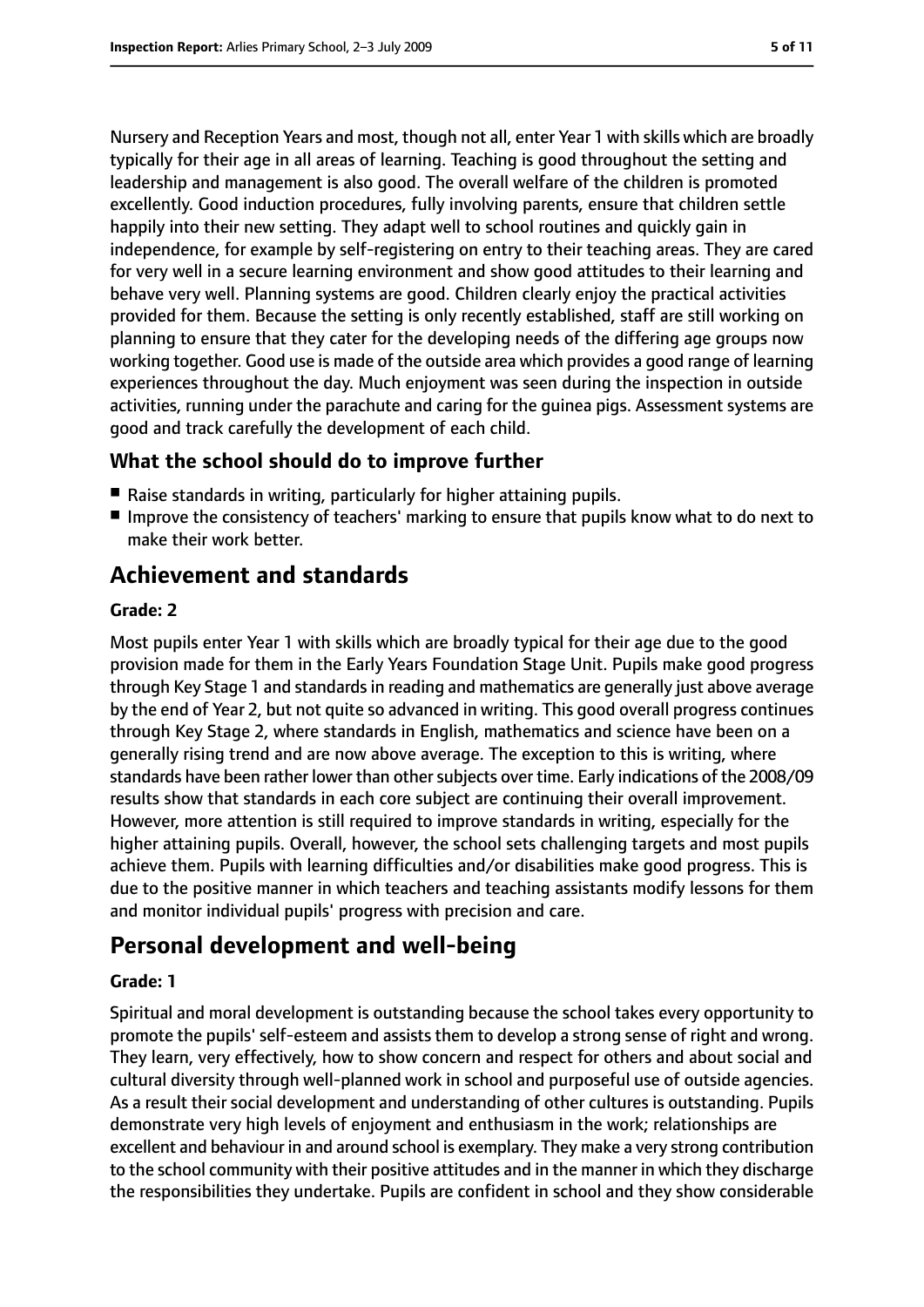trust in the adults with whom they work. Their understanding of healthy lifestyles is promoted excellently through the provision of healthy food and wide range of physical activities provided. The school works very hard to promote good attendance. Pupils are developing their basic skills and are learning to be good citizens, which contributes well to their future economic well-being.

# **Quality of provision**

## **Teaching and learning**

#### **Grade: 2**

Good teaching is promoting good learning. During the inspection, teaching was never less than satisfactory and there were examples of outstanding teaching. This overall pattern shows good improvement from when the school waslast inspected, and isimpacting well on pupils' improving standards and progress. In lessons, teachers make sure pupils know what they need to learn and set interesting tasks which pupils enjoy greatly. This was seen to good effect in a Year 2 class where pupils' understanding of simple number bonds was transferred excellently to an understanding of much larger numbers. Here were skills that promoted high quality enjoyment and effective learning. Teachers are readily aware of gaps in pupils' knowledge; needs are often identified well and provided for promptly. However, the level of challenge to pupils with regard to their writing is sometimes too low. Pupils with specific learning needs receive well-focused help from teachers and teaching assistants. Consequently, learners of all abilities, including those with learning difficulties and/or disabilities, make good progress. Pupils' excellent relationships, attitudes to learning and ability to work independently and collaboratively make a positive contribution to their outstanding personal development and well-being. Within this good overall provision, teachers' marking of pupils' work, while frequent and regular is inconsistent in identifying ways for pupils to improve.

## **Curriculum and other activities**

#### **Grade: 2**

The school provides a curriculum of good quality that fully meets statutory requirements. It meets the needs of all pupils well and enables them to make good progress in their learning. It is planned carefully to build on pupils' previous experience and promotes excellent enjoyment in learning. Pupils are encouraged to become active learners and this is seen well in their role-play which is used effectively to improve their writing. It builds their self-confidence and helps them to work cooperatively. There are numerous enrichment activities that help to promote good achievement, including visits to places of interest, a wide range of sporting opportunities and a residential visit to an outdoor pursuits centre for pupils in Year 6. The curriculum supports pupils' personal development exceptionally well. They learn how to understand their own feelings and those of others. There is good provision for pupils to learn skills in literacy, numeracy, information and communication technology (ICT) and modern foreign languages and to apply those skills to their other subjects. Pupils have good opportunities to take on responsibilities and education for health and well-being is excellent.

## **Care, guidance and support**

#### **Grade: 2**

Care, guidance and support are good. Teachers and other adults are strongly committed to promoting pupils' health and safety. Arrangements for safeguarding pupils meet government guidelines and are regularly reviewed. The school provides a safe and warmly supportive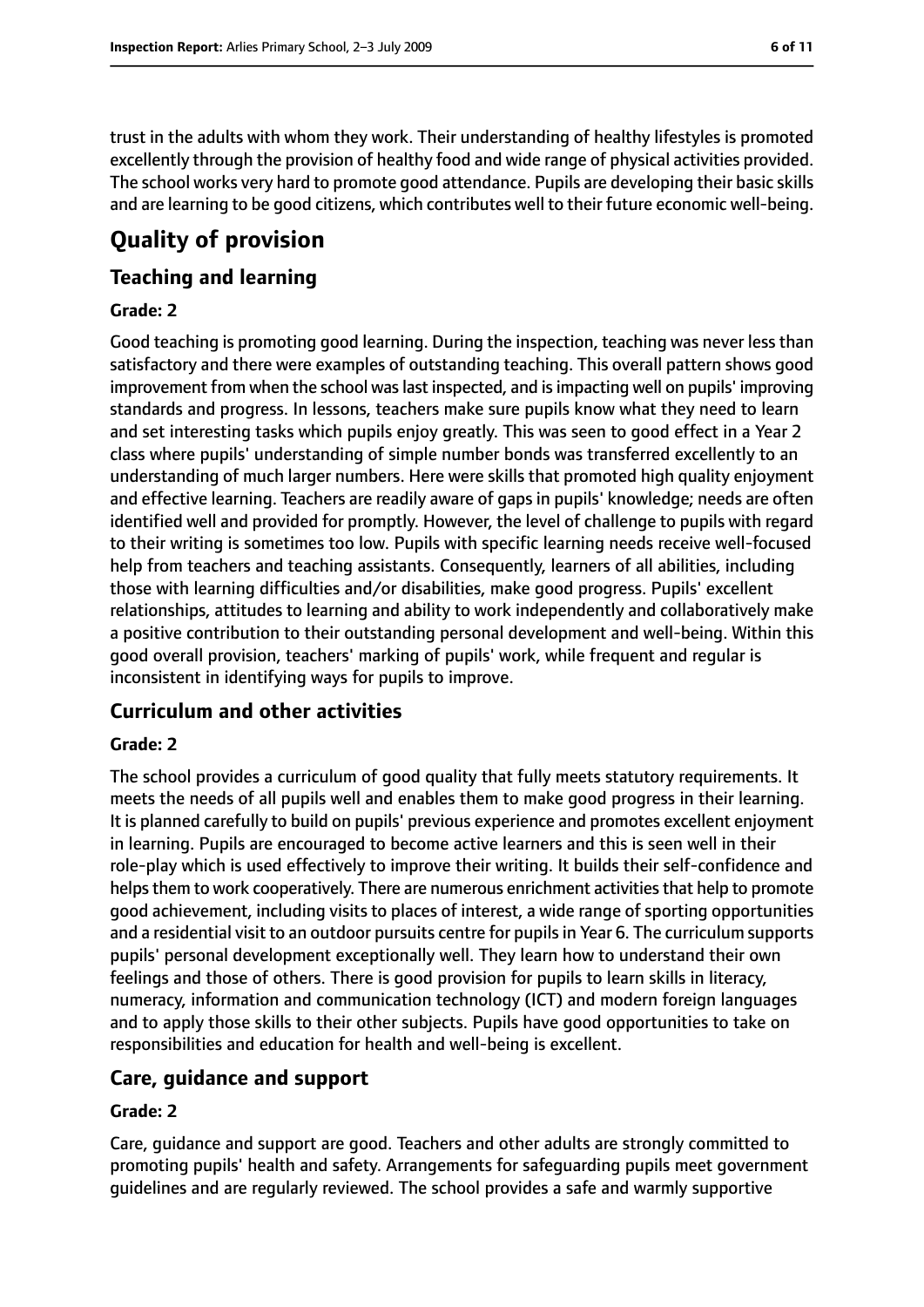environment where all pupils have equal opportunity to learn. As a result, pupils are well informed about their challenging targets and most make good progressin reaching them. Pupils at risk of underachieving are identified early through thorough and accurate assessment. This information is used well to plan learning that meets their needs. The school works well with parents to keep them informed and aware of what pupils are learning and how well they are progressing. The marking of pupils' work is effective in acknowledging achievement and giving praise, but marking to show pupils the next steps and how they could improve their work is not delivered consistently.

# **Leadership and management**

#### **Grade: 2**

Since the last inspection there has been change in the senior leadership of the school. From the current school year the headteacher has established a team of senior leaders who are confident, capable and share a collective vision of purposeful improvement. This view is shared well by colleagues, many of whom have adapted successfully to change and development. As a result of these changes the school's self-evaluation is accurate, pupils' standards are rising and achievement is good. Monitoring systems to check on school improvement and pupils' progress have improved significantly since the last inspection and are now good. Governance is good. This is because governors are well-informed, knowledgeable about school improvement, know which areas of work are being developed and what needs to be developed further. As a result, they are well placed to hold the school to account. The school has very strong links with its local community and is promoting community cohesion well. Links with the wider community are being established, but there is more to do nationally and internationally. The school is successfully promoting equality of opportunity and eliminating discrimination effectively and this results in all groups of pupils making good progress.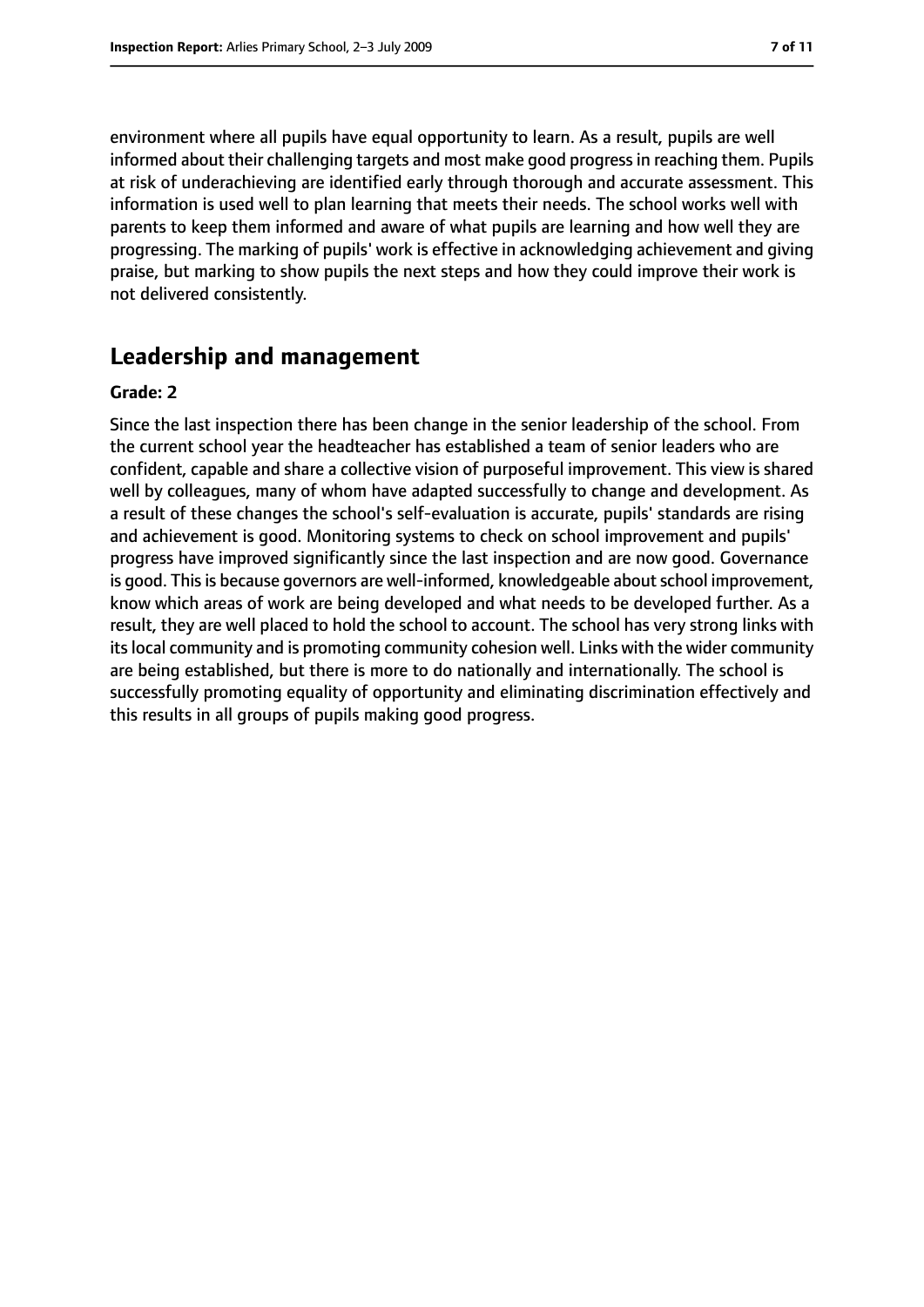**Any complaints about the inspection or the report should be made following the procedures set out in the guidance 'Complaints about school inspection', which is available from Ofsted's website: www.ofsted.gov.uk.**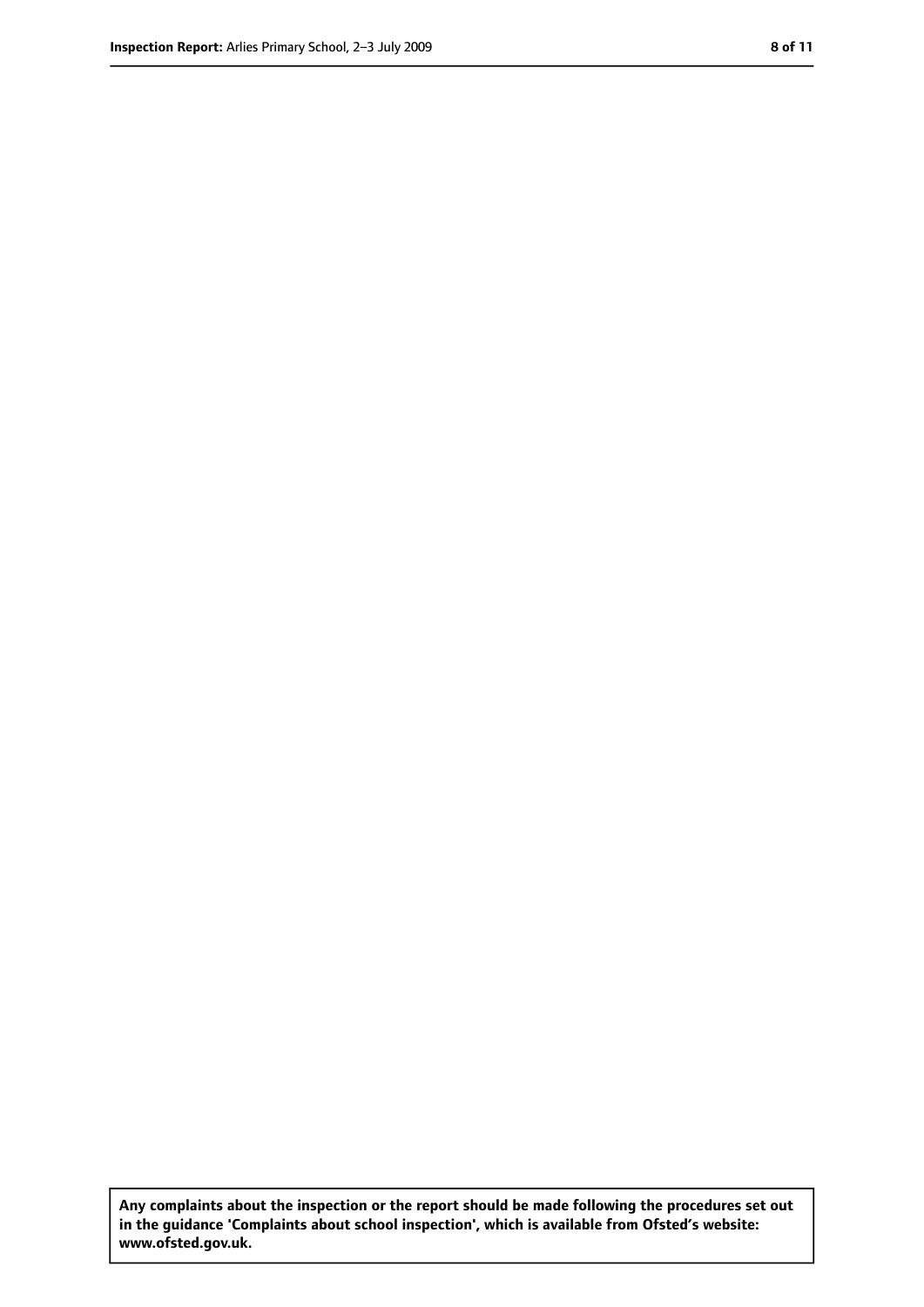# **Inspection judgements**

| $\lq$ Key to judgements: grade 1 is outstanding, grade 2 good, grade 3 satisfactory, and | <b>School</b> |
|------------------------------------------------------------------------------------------|---------------|
| arade 4 inadequate                                                                       | Overall       |

### **Overall effectiveness**

| How effective, efficient and inclusive is the provision of<br>education, integrated care and any extended services in meeting the<br>needs of learners? |     |
|---------------------------------------------------------------------------------------------------------------------------------------------------------|-----|
| Effective steps have been taken to promote improvement since the last<br>inspection                                                                     | Yes |
| How well does the school work in partnership with others to promote learners'<br>well being?                                                            |     |
| The capacity to make any necessary improvements                                                                                                         |     |

# **Effectiveness of the Early Years Foundation Stage**

| How effective is the provision in meeting the needs of children in the<br>l EYFS?            |  |
|----------------------------------------------------------------------------------------------|--|
| How well do children in the EYFS achieve?                                                    |  |
| How good are the overall personal development and well-being of the children<br>in the EYFS? |  |
| How effectively are children in the EYFS helped to learn and develop?                        |  |
| How effectively is the welfare of children in the EYFS promoted?                             |  |
| How effectively is provision in the EYFS led and managed?                                    |  |

#### **Achievement and standards**

| How well do learners achieve?                                                                               |  |
|-------------------------------------------------------------------------------------------------------------|--|
| The standards <sup>1</sup> reached by learners                                                              |  |
| How well learners make progress, taking account of any significant variations<br>between groups of learners |  |
| How well learners with learning difficulties and/or disabilities make progress                              |  |

# **Annex A**

<sup>&</sup>lt;sup>1</sup>Grade 1 - Exceptionally and consistently high; Grade 2 - Generally above average with none significantly below average; Grade 3 - Broadly average to below average; Grade 4 - Exceptionally low.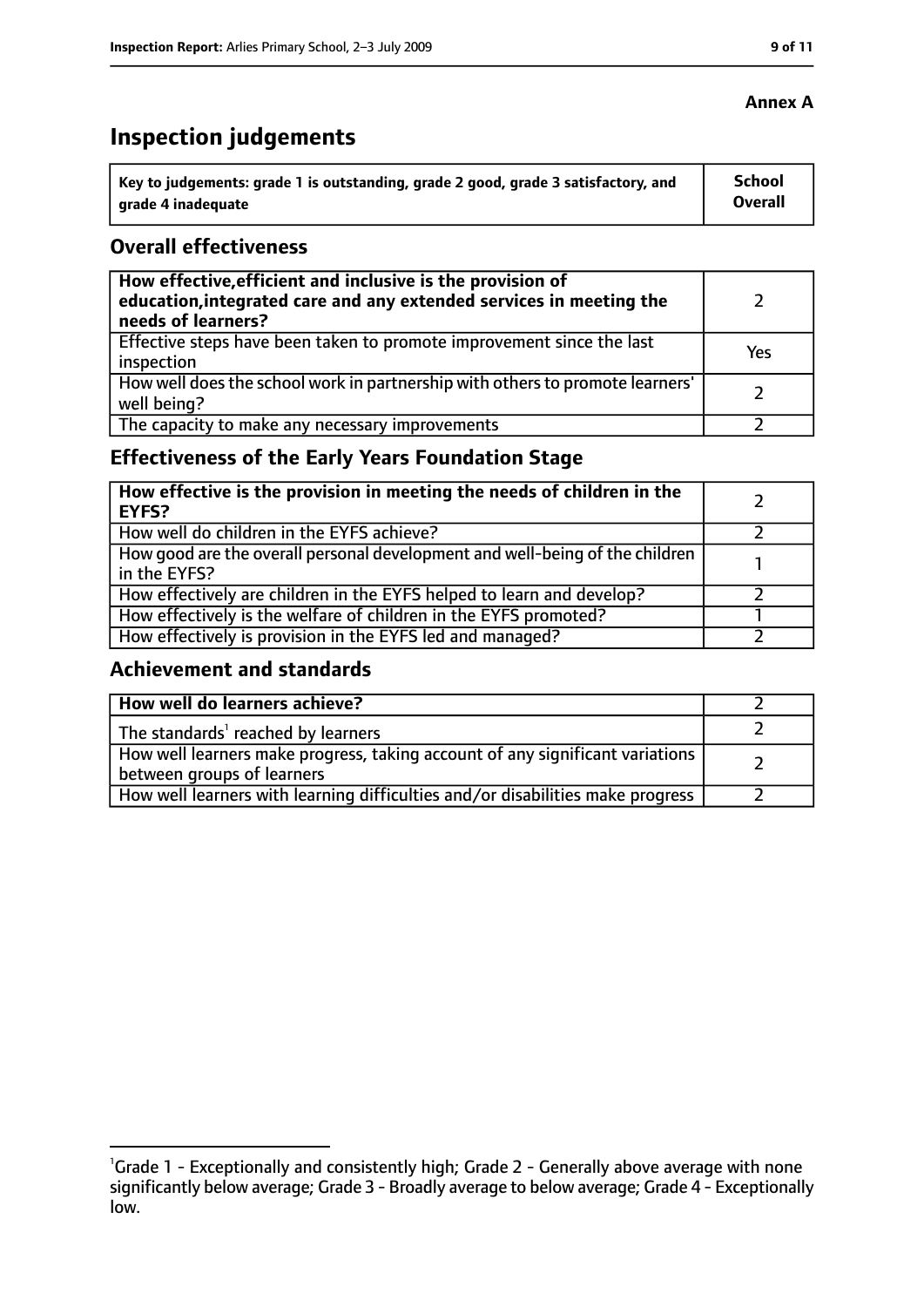# **Personal development and well-being**

| How good are the overall personal development and well-being of the<br>learners?                                 |  |
|------------------------------------------------------------------------------------------------------------------|--|
| The extent of learners' spiritual, moral, social and cultural development                                        |  |
| The extent to which learners adopt healthy lifestyles                                                            |  |
| The extent to which learners adopt safe practices                                                                |  |
| The extent to which learners enjoy their education                                                               |  |
| The attendance of learners                                                                                       |  |
| The behaviour of learners                                                                                        |  |
| The extent to which learners make a positive contribution to the community                                       |  |
| How well learners develop workplace and other skills that will contribute to<br>their future economic well-being |  |

# **The quality of provision**

| How effective are teaching and learning in meeting the full range of<br>learners' needs?              |  |
|-------------------------------------------------------------------------------------------------------|--|
| How well do the curriculum and other activities meet the range of needs and<br>interests of learners? |  |
| How well are learners cared for, quided and supported?                                                |  |

# **Leadership and management**

| How effective are leadership and management in raising achievement<br>and supporting all learners?                                              |     |
|-------------------------------------------------------------------------------------------------------------------------------------------------|-----|
| How effectively leaders and managers at all levels set clear direction leading<br>to improvement and promote high quality of care and education |     |
| How effectively leaders and managers use challenging targets to raise standards                                                                 |     |
| The effectiveness of the school's self-evaluation                                                                                               |     |
| How well equality of opportunity is promoted and discrimination eliminated                                                                      |     |
| How well does the school contribute to community cohesion?                                                                                      |     |
| How effectively and efficiently resources, including staff, are deployed to<br>achieve value for money                                          |     |
| The extent to which governors and other supervisory boards discharge their<br>responsibilities                                                  |     |
| Do procedures for safequarding learners meet current government<br>requirements?                                                                | Yes |
| Does this school require special measures?                                                                                                      | No  |
| Does this school require a notice to improve?                                                                                                   | No  |